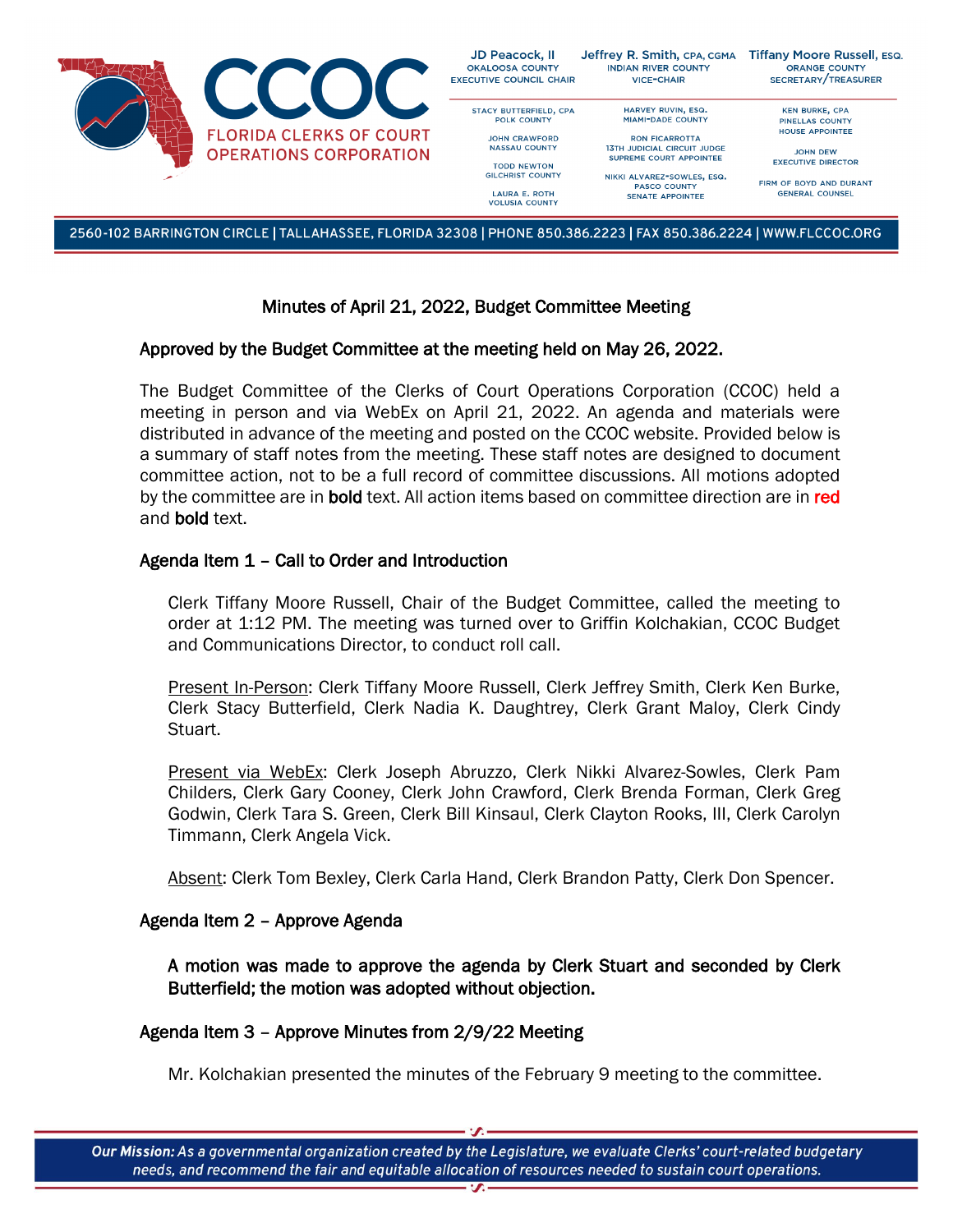Chair Russell opened the floor for discussion. Clerk Alvarez-Sowles raised a question regarding the motion for Item #6 and pointed out a spelling error.

## A motion was made to adopt the minutes with the noted changes by Clerk Daughtrey and seconded by Clerk Stuart; the motion was adopted without objection.

### Agenda Item 4 – Legislative Update

Chair Russell introduced Clerk Timmann to present the Legislative Update. Clerk Timmann began her report by stating that the clerks had a successful 2022 Session. Two of the three issues that were approved by the CCOC Legislative Committee and Executive Council were approved by the Legislature. This includes year two of the Pandemic Recovery Plan funding (\$6.25 million of nonrecurring General Revenue) to allow the clerks to continue to address the backlog of cases. Also approved is continued funding for Jury Management Reimbursement; the \$11.7 million recurring appropriation remains the same and clerks received an additional \$3.3 million in carry forward funds to use next year. The third issue that was not approved this year was the reimbursement for Injunctions for Protection (\$3.2 million for approximately 80,000 injunctions for protection). The Sheriffs would be entitled to half of that amount, so for the clerks it would be about \$1.6 million. This issue will stay on the legislative list as well as adding the ability to seek funding for Baker and Marchman Act case reimbursements. Other items of note include the Legislature approving \$2.4 million in nonrecurring funds for the CCOC to build the database as part of the Guardianship Data Transparency Project. The employer portion of FRS costs increased through the legislative session for an impact of about \$3.4 million to the clerks statewide. All items discussed are awaiting the Governor's action.

Clerk Burke commented that success can be defined in many ways and from the bills we did have out there we can consider this Session successful. Clerk Burke stated that we basically have the same amount of money as last year, despite facing record inflation. We have an FRS impact of \$3.4 million which will have to be taken off the top because we have to pay FRS before we get to pay our employees. Clerk Burke stated that every other governmental entity is getting an hourly adjustment, including the State's 5.38%. This is disheartening because this is the most money-full session we have had in recent memory. He added that the art community seemed to be funded this year while the clerks are not. Clerk Burke wants to put into perspective where our budget is now and that we are below where we were in 2006; he does not know of any other governmental entity that is funded below the 2006 level. Clerk Timmann encouraged clerks and their staff to bring ideas for solutions forward. She stated that we all feel the pain that our staff feel when they don't receive pay increases while others are.

Clerk Burke also stated that indigency is another topic that needs to be discussed, including the \$11 million clerks' portion of these cases. He mentioned that this could be something we focus on from a budget angle in the near future.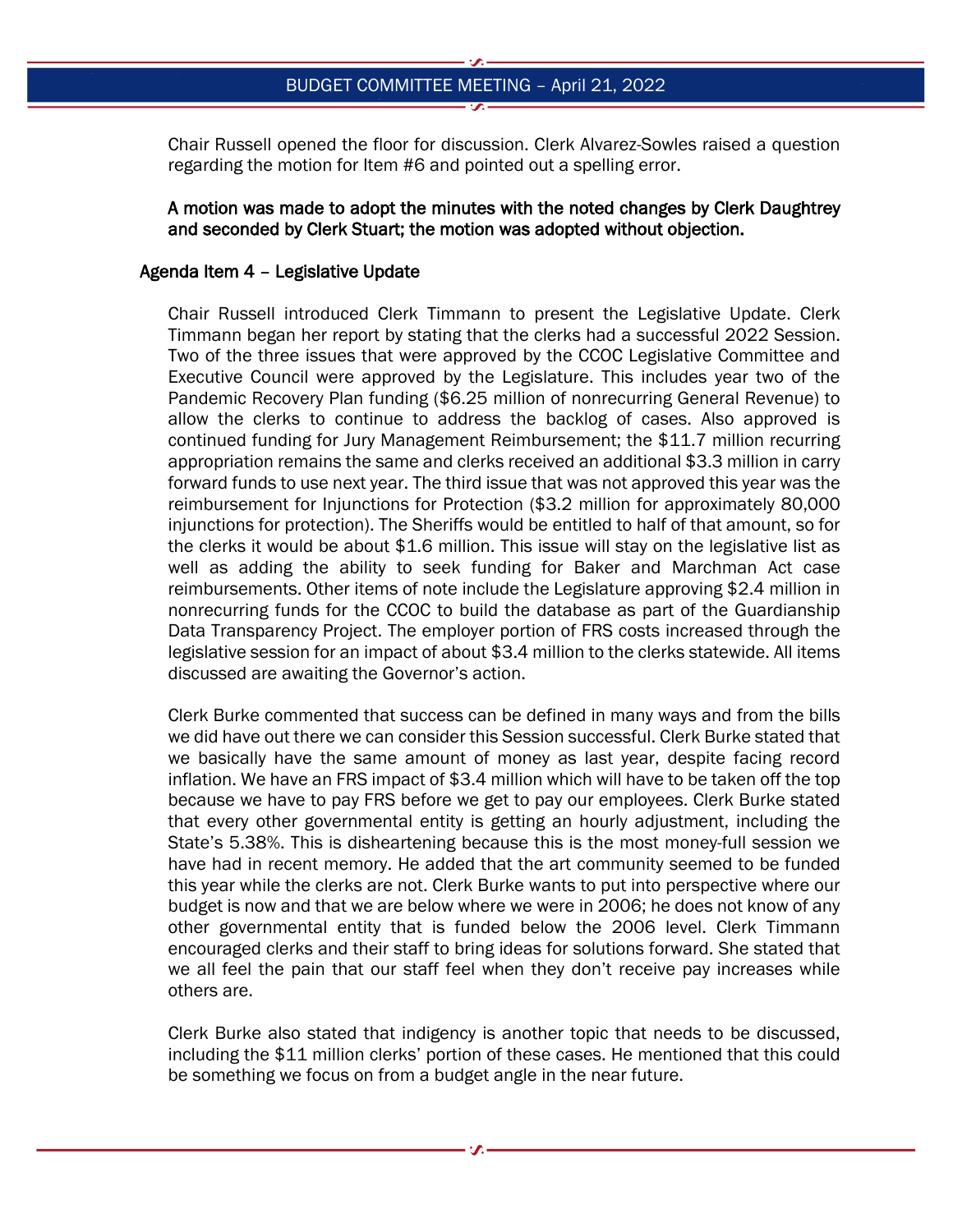Vice Chair Smith commented that, two years ago, clerks were asked to supply ideas on changing the counting law. He stated that this was going to be over a three-year period, but we haven't seen anything yet. Vice Chair Smith also echoed the salary increase comments. He stated that we are capped at the revenue the REC thinks we are going to bring in and that his budget appears to be lower than his pre-pandemic budget. Clerk Timmann responded that there are a few nuances with the REC that were not there before and asked Jason Welty, CCOC Deputy Executive Director, to provide a summary of the REC changes that give clerks more flexibility. Mr. Welty stated that we now have the Cumulative Excess and Unspent Budgeted Funds that we can build into future clerks' budgets. He stated that the CFY 2021-22 budget includes \$2.1 million of Cumulative Excess and \$9.9 million of Unspent Budgeted Funds. Next year, we will have \$9.8 million of Unspent Budgeted Funds available to build the upcoming budget; CCOC does not yet know what the Cumulative Excess amount will be. Clerk Burke stated that he understands what Mr. Welty is saying but this will not get us where we need to be. Clerk Butterfield mentioned a conversation she had with her county tax collector about pay-related issues. She says we should focus on the fact that we can't hire people because the minimum salary is too low and this directly impacts our ability to accomplish essential services. Clerk Daughtrey commented that she saw a gas station had a starting salary of \$15.50 an hour. Clerk Daughtrey stated that she is currently losing a Deputy Clerk due to pay. Clerk Daughtrey stated that it is frustrating that she put in two years of training for this employee and then they leave to make more money or the same amount of money. Clerk Maloy recommended that clerks build a coalition when approaching the Legislature, like we did this year. Clerk Timmann thanked everyone for their comments and suggested that this conversation should continue to be discussed and developed further during a Legislative Committee meeting. Chair Russell also thanked committee members for the discussion.

### Agenda Item 5 – Indigency Update

Chair Russell called on Mr. Kolchakian to present the indigency update. Mr. Kolchakian reported that, at the February 9th Budget Committee Meeting, Clerk Burke requested a report that included a full year of civil and probate filing fees waived by indigency be included in today's meeting. Therefore, included in the meeting packet is a breakdown of indigent cases reported by county via the monthly Civil Indigency Report for CFY 2018-19 (the most recent fiscal year that was not affected by the pandemic). Mr. Kolchakian went over the report in detail. Clerk Burke referenced poverty rates by county. Clerk Burke stated that indigency applications could be something that is educated on in the future via the FCCC. Clerk Maloy commented that we should review the varying approval rate percentage by county and why. Clerk Green echoed Clerk Burke's comments and added that she really couldn't find any differences between the Peer Groups/counties when compared to other counties. Clerk Green stated that this could be a timing issue but, if you look at the total number of applications approved in some instances, they were statically more. Clerk Green also stated that if we are going to look at money for indigency we don't need to be part of the problem. She added that there needs to be an education for clerk staff on what the indigency report actually means. Clerk Green stated that most of these numbers are in family and that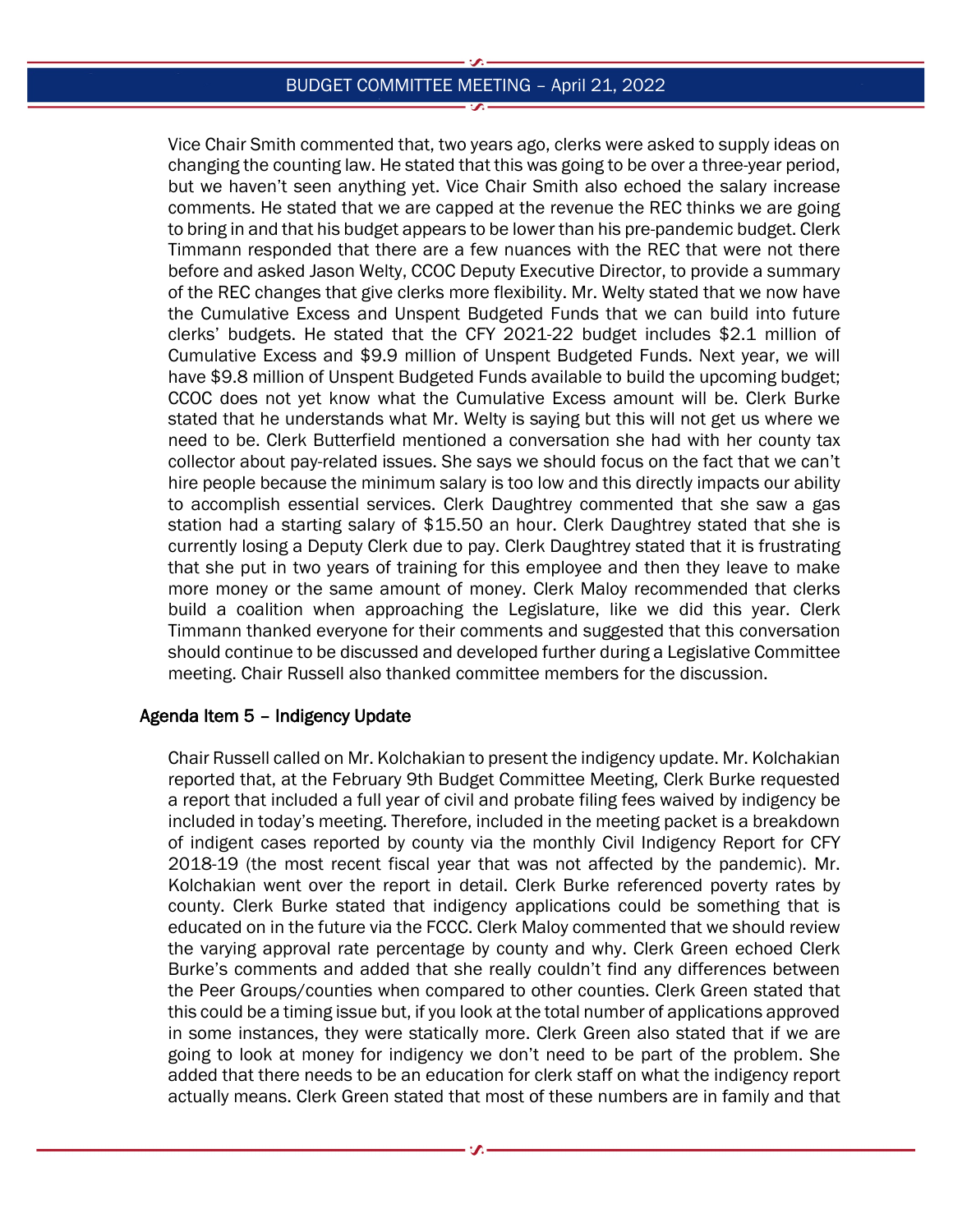there are situations where individuals are indigent, but she does not believe it is the number presented. Clerk Green wants to discuss this at future conferences and wants to ensure that we are providing education to staff prior to asking anything from the Legislature.

A motion was made for the CCOC to make a formal request to the FCCC to provide additional education on the indigency application process, including at future conferences, and for the CCOC to provide additional expanded indigency data by Clerk Burke and seconded by Clerk Stuart; the motion was adopted without objection.

#### Agenda Item 6 – Revenue and Expenditures Update

Chair Russell called on Mr. Kolchakian to present the revenue and expenditures update. Mr. Kolchakian provided a detailed summary of the revenues and expenditures to date, which is also included in the meeting packet. Mike Murphy was requested to present his updated revenue summary that is also included in the meeting packet. Mr. Murphy provided a detailed summary of the revenue data. Clerk Burke stated that it is concerning that the clerks' revenue came in below the monthly estimate and the year-to-date projection. Mr. Kolchakian stated that the REC projects each individual month and that this month was below the monthly estimate and that we are just below the annual estimate as well. Clerk Burke stated that it concerns him that we are trending in the wrong direction. Clerk Butterfield asked about the current status of outputs statewide.

### Agenda Item 7 – Establish CFY 2022-23 Base Budget

Chair Russell provided a brief update on the budget development process so far. Chair Russell stated that, in February, the committee established the Reserve Fund calculation at 10% and voted to roll the additional actual Cumulative Excess from CFY 2020-21 (about \$1 million) into the CFY 2022-23 budget. The committee also approved the budget request submission forms in February. Today, the committee plans to establish the CFY 2022-23 Base Budget. Using the current operating budget as a starting place provides a true funding level each county is currently at. The total available revenue for CFY 2020-21 was just under \$445 million dollars; based on current REC projections, the total available funding for the upcoming budget year is projected at about \$449.7 million, which is a slight increase from last year. Based on these numbers, the Chair recommends that the committee establish the Base Budget at \$444.8 million (the CFY 2021-22 Revenue-Limited Budget). Chair Russell opened floor for discussion, debate, and comments. Chair Russell stated that the clerks should submit to this committee any request they have above the Base Budget.

Clerk Cooney commented on the FRS increase and the case count methodology. Clerk Kinsaul stated that the clerks' budget should be based on the work they do as required by statute. Clerk Butterfield commented on the FRS increased cost as well as the use of weighted cases. Clerk Alvarez-Sowles agreed that an FRS increase should be included in the Base Budget. She also referenced the Needs-Based Budget and that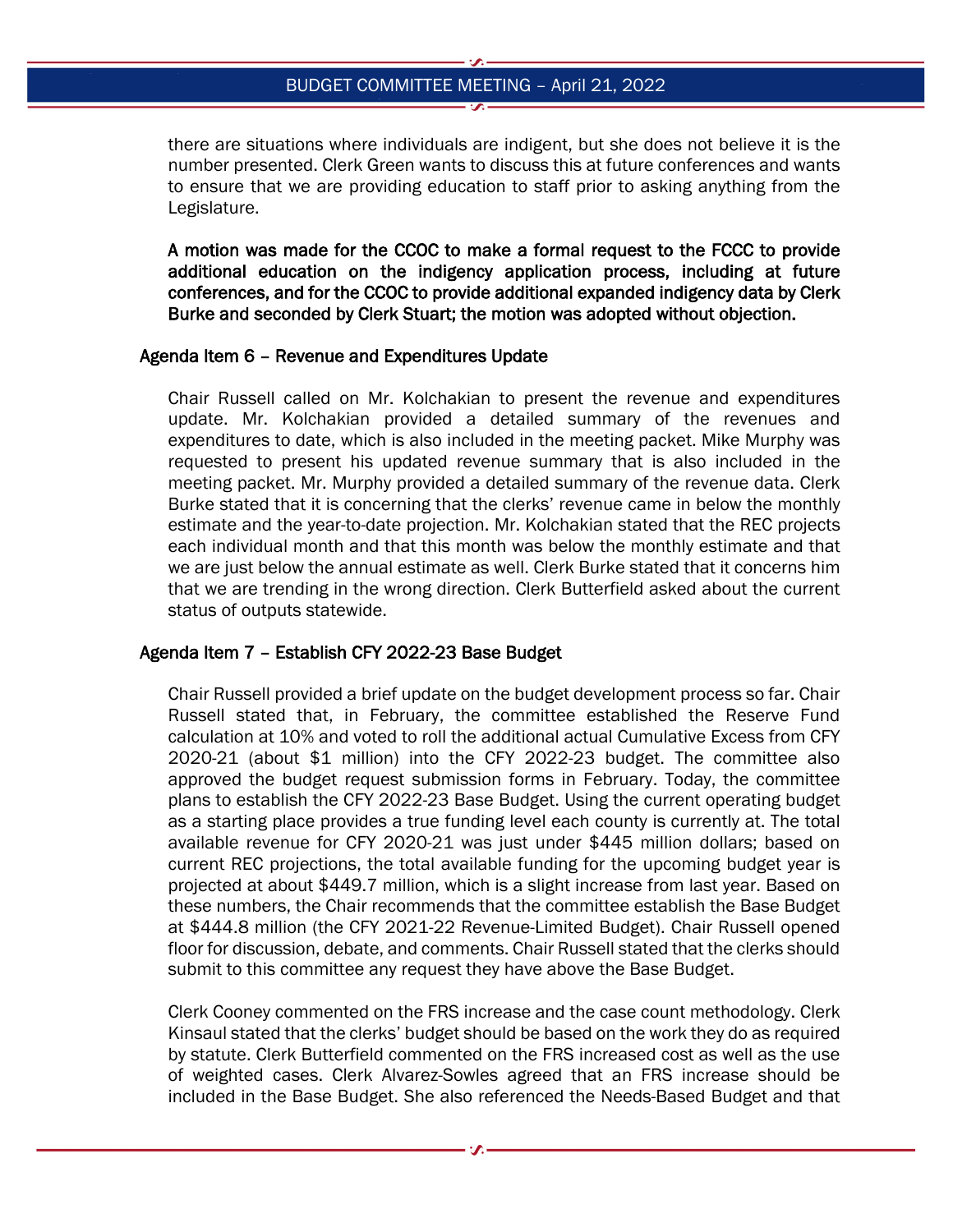she wants to look at updating related forms to identify funding information to capture actuals from the end of the year, not just the beginning. Clerk Alvarez-Sowles stated that this data could tell us what other funds are being used to support court operations. Clerk Green stated that, if we are going to add the \$3.4 million FRS increase to the Base Budget, we still need to go through the process to allocate the remaining \$1.5 million. She stated that there may be offices that need that money and that the specific needs of offices need to be priorities instead of an across-the-board increase. Clerk Kinsaul commented that the issues like FRS, COLA, and health insurance cannot be judged between different counties. He said that we should go back to developing the budget based on cases and revenues. Clerk Kinsaul stated that we get paid to process cases and that the budget needs to be based on this. Emily Toner read a question asked in the chat box: is it necessary for all clerks to do an FRS issue request? All offices will be affected by this, so can it be included in the Base Budget? Chair Russell stated that this is the issue currently being discussed. Clerk Timmann clarified that the \$3.4 million is an estimate for the FRS increase and can change daily based on staff changes. She feels that it's important to have FRS factored into the budget, whether it is a part of the Base Budget or a separate issue, and that it needs to be an actual number based on a calculation rather than just the estimated \$3.4 million.

# A motion was made to approve the Base Budget to be comprised of the \$444.8 million and an FRS increase by Clerk Daughtrey and seconded by Clerk Stuart; the motion was adopted without objection.

Chair Russell stated that the question on the table is how clerks want to handle the FRS increase process. Clerk Butterfield stated that it needs to be based on the Operational Budget and the positions that we currently have; it would be the same people but with the new rates.

A motion was made directing the CCOC to calculate the FRS increase based on the Operational Budget submissions by Clerk Butterfield and seconded by Clerk Burke; the motion was adopted without objection.

### Agenda Item 8 – Revenue-Limited Budget Methodology Discussion

Chair Russell reminded clerks that June 1 is the deadline to submit any requests above Base Budget. Clerk Burke commented that, in the past, there have been clerks that were not aware they can submit a true Needs-Based Budget. He stated that the CCOC should ensure that clerks are aware of the Needs-Based Budget submission. Clerk Burke stated that we need to do a better job in defining what a Needs-Based Budget is. Clerk Burke stated that there needs to be in bold on the certification letter that this is your Needs-Based Budget which will make you fully operational. Clerk Butterfield stated that she would like to see the calculation of weighted cases applied to the entire budget. Clerk Burke stated that he does not have faith in those numbers because there are counties within his Peer Group that count cases but don't really preform any work on those specific case. Mr. Welty stated that we can use these numbers to show the Legislature what the real needs of the clerks are. Clerk Daughtrey stated that she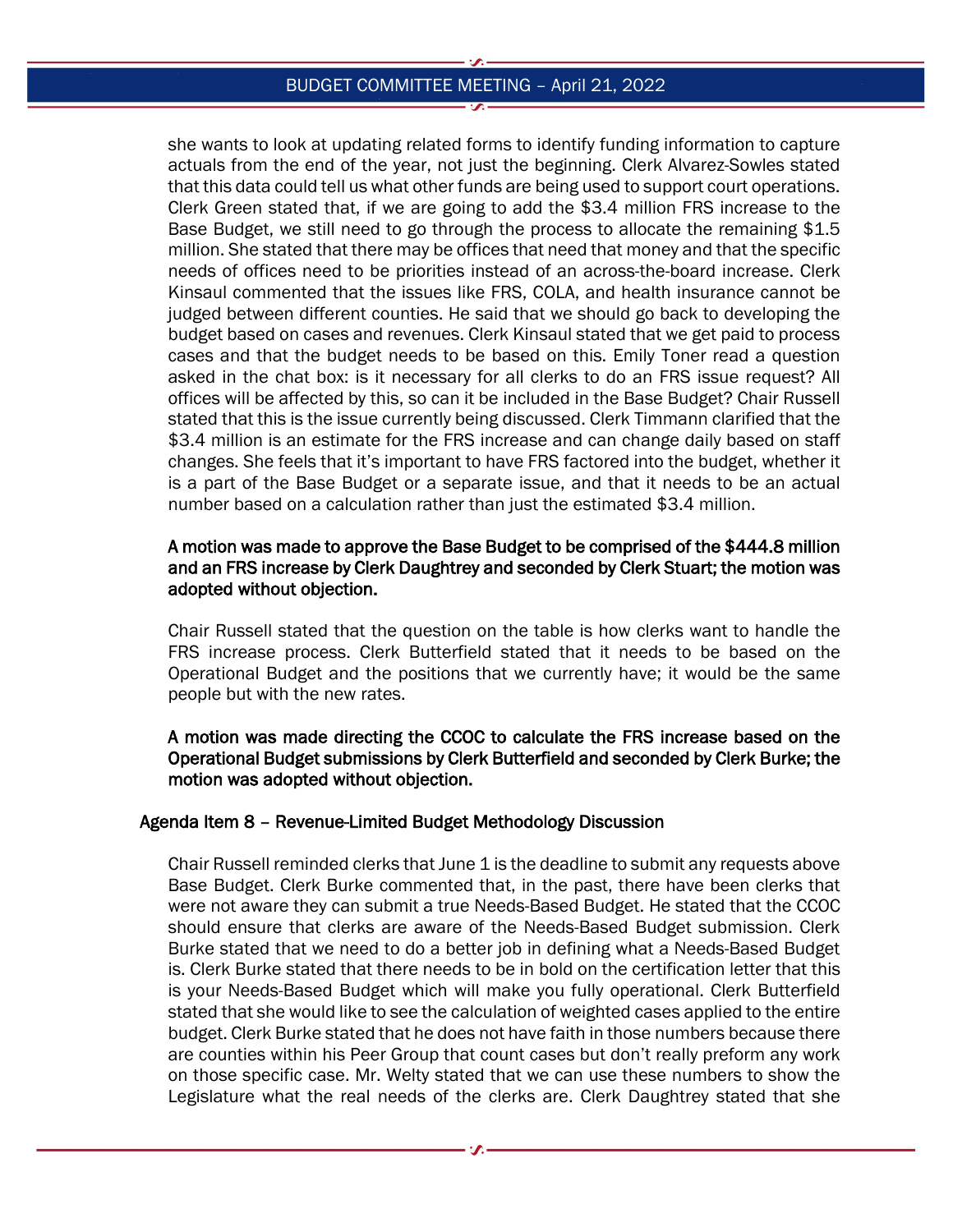agrees with Clerk Burke that those numbers reported aren't the most accurate since a lot of counties do their case processing differently. Clerk Kinzel commented that there is a statutory requirement that all clerks submit a balance budget. Further discussion will be addressed at upcoming Budget Committee meetings.

## Agenda Item 9 – Workgroups Update

Chair Russell called on Clerk Maloy and thanked him for chairing the Compliance Workgroup. Clerk Maloy provided an update on the Compliance Workgroup and stated that a draft of the Best Practices Checklist was presented to the PIE Committee to collect recommendations. He stated that this issue is not about how much money you are collecting, but rather if you are doing whatever it takes to collect as much money as possible. Clerk Maloy stated that there are plenty of new technologies for best practices, such as texting reminders, that take you right to your ticket. He stated that these are technologies we should all be using, and we should help each other get there. Clerk Burke mentioned the default rate for payment plans for Operation Green Light. He asked Clerk Maloy if, as part of this workgroup, he would look at those numbers and see which counties have a high compliance rate. Clerk Maloy stated that we could get those numbers from CCOC and that his compliance program requires them to do payment plans.

Chair Russell called on Shannon Ramsey-Chessman to report on behalf of Clerk Abruzzo for the New Judges Funding Workgroup. Mrs. Ramsey-Chessman stated that the workgroup has had two meetings so far and has engaged OSCA to identify the methodology that OSCA uses when certifying a new judge. The workgroup is in the process of putting together a formula, including the concept of one courtroom administrator or court room clerk for each new judgeship. This aligns with the Courts' concept of one JA to one judge. She stated that OSCA has devised formulas that are based on either the number of cases that the judge has or the number of judgeships. She stated that the workgroup will test this formula on medium and small counties to see if it appears to have a rational foundation. She said the more objective the calculation can be, the more likely the Legislature will adopt it. Chair Russell asked Mr. Welty to explain the legislation that passed this year and how it addresses the new judge appropriated to Lake County. Mr. Welty explained that the bill gives CCOC the authority to create this formula. As long as the Governor signs the bill, the committee can proceed with creating this formula. Chair Russell stated that, in the past, we provided around \$65,000 per new judge, but based on this formula it's going to be more. Clerk Burke stated that the formula does not need to be funded from what we already have. Chair Russell asked if we will have the ability to request additional funding for the new judge created for Lake next year. Mr. Welty stated that next year we can go to the Legislature and request General Revenue funding for this newly appropriated judge. Clerk Burke stated that we need to address the added associated cost. Mrs. Ramsey-Chessman stated that the intent of the calculation is to provide that, if the Supreme Court certifies a new judge, we propose the need for one courtroom clerk and either one, two, or three additional support staff to process cases associated with that new judge. Clerk Burke stated that clerks and the courts should go in front of